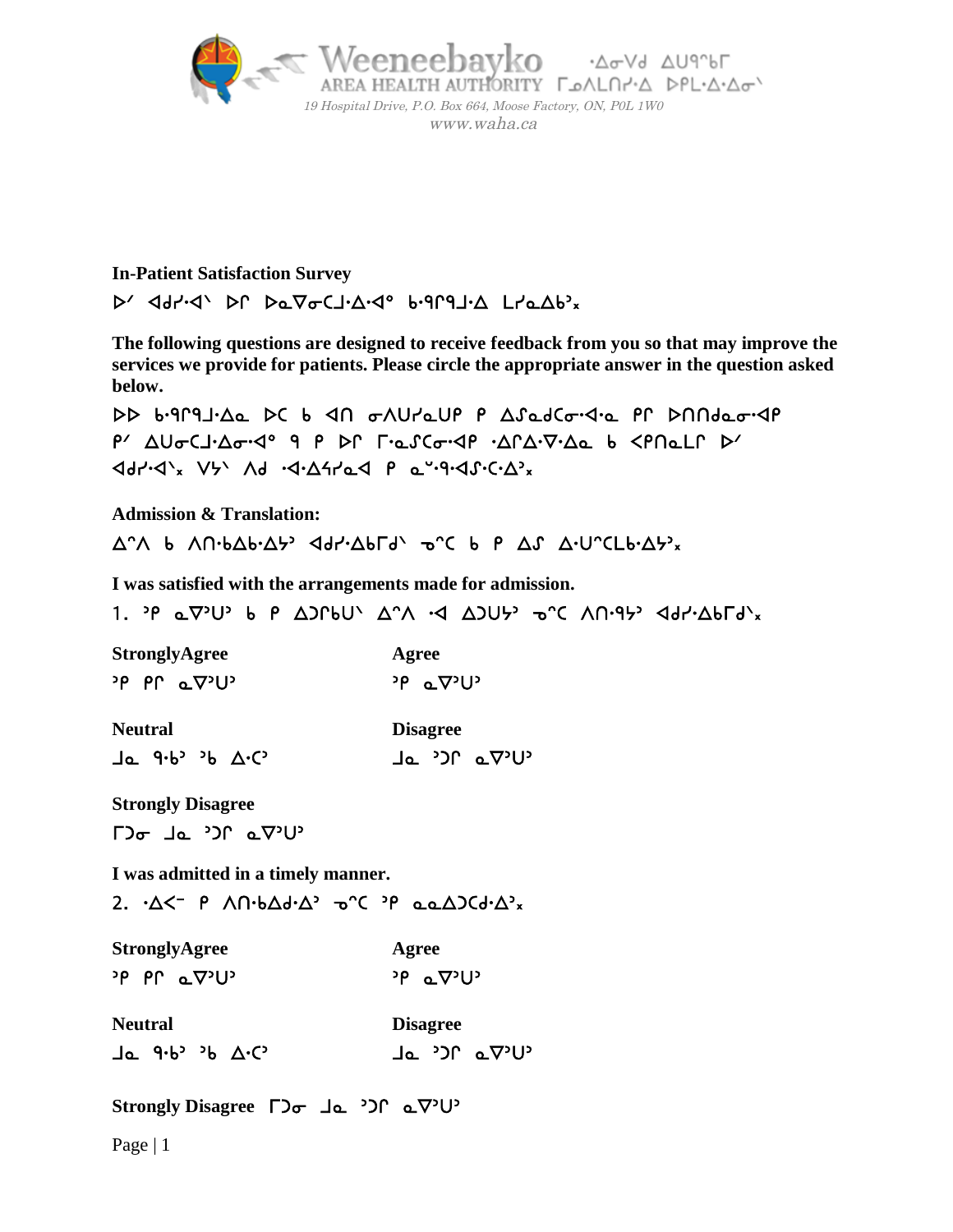**Upon admission, I was greeted and shown around the ward and my room.** 

3.  $\Delta$ ° $\wedge$  b  $\wedge \Pi$  $\cdot$ b $\Delta$ d $\vdash$   $\cdot$   $\varphi$   $\Delta$   $\vdash$   $\Delta$ <sup> $\vee$ </sup>  $\neg$  $\wedge$   $\vee$   $\neg$  $\wedge$   $\vee$   $\varphi$   $\Delta$  $\vdash$   $\Delta$  $\vdash$   $\Delta$  $\vdash$   $\Delta$  $\vdash$   $\Delta$  $\vdash$   $\Delta$  $\vdash$   $\Delta$  $\vdash$   $\Box$ 

**StronglyAgree Agree**  $P \circ P \circ Q^2 U^3$  or  $P \circ Q^3 U^3$ **Neutral Disagree** Ja 9.6° 36 A.C Ja 30° a.V.U.  $\mathbf{r}$ **Strongly Disagree**   $\Gamma$ ) $\sigma$   $\Gamma$   $\Delta$   $\sigma$   $\gamma$ ) $\Gamma$   $\Delta$   $\sigma$ ) $\Gamma$ 

**The hospital provided translation services when necessary.** 

4. P A.U^CLd.A' A^A b 'C.VoCL' <dd <dd /-Abrd'x

| <b>StronglyAgree</b>     | Agree                |
|--------------------------|----------------------|
| <sup>י</sup> טי⊽ ב י∩י ף | <sup>י</sup> ∪י⊽⊾ P° |

| <b>Neutral</b> | <b>Disagree</b> |
|----------------|-----------------|
| Ja 9.6° 36 A.C | י∪י⊽ם ∩כי ⊾L -  |

**Strongly Disagree** 

 $\Gamma$ ) $\sigma$   $\Gamma$   $\Delta$   $\sigma$   $\gamma$ ) $\Gamma$   $\Delta$   $\sigma$ ) $\Gamma$ 

**I was satisfied with the translation services provided.** 

Agree

י∪י $\mathcal{P}$  ^ ני

5. P  $\alpha \nabla^3 U^3$  b P  $\Delta S$   $\Delta \cdot U^c$ CLb $\cdot \Delta \cdot v_x$ 

| <b>StronglyAgree</b> |  |                                |  |  |
|----------------------|--|--------------------------------|--|--|
|                      |  | <u><sup>›p</sup> PՐ ⊾</u> ⊽ንU` |  |  |

| <b>Neutral</b>             | Disagree        |
|----------------------------|-----------------|
| Ja 9.6 <sup>3</sup> 36 A.C | ן י∪י⊽ ∩ריβי ב∪ |

**Strongly Disagree**   $\Gamma$ ) $\sigma$   $\Gamma$   $\Delta$   $\sigma$   $\gamma$ <sup>2</sup>) $\Gamma$   $\Delta$   $\sigma$  $\Gamma$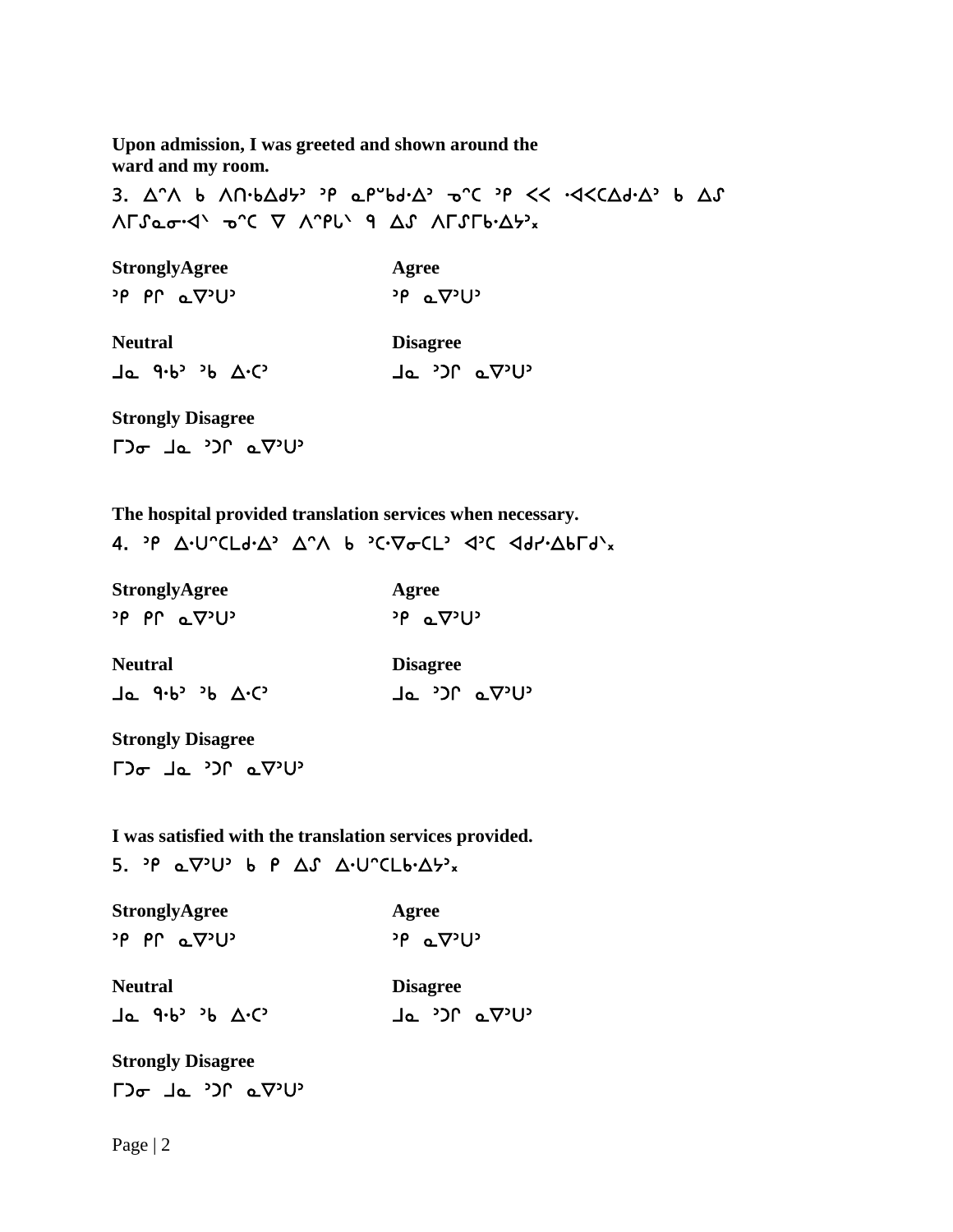**Overall, how would you rate the admission and translation services provided? (Circle one)** 

 $\Gamma$ <sub>1</sub>.6  $\Delta$ U9 C<sub>0</sub> 9  $\Delta$ *S*  $\Gamma$   $\Delta$   $\Delta$ b  $\Delta$ <sup>-</sup> $\Delta$  b  $\Delta$  $\Gamma$  $\Gamma$  $\Delta$ <sup>p</sup>  $\Delta$ <sub>3</sub>  $\Gamma$ <sub> $\Delta$ </sub>  $\Delta$ <sup>1</sup> $\Gamma$ Δ·U^CL9·Δ' b P <PNaLd5'x V5' Ad  $\cdot$ 1.44 $\sim$ 4. **Excellent Γ)<sub>σ</sub>**  $P \cap \neg b$ ל-β <ΓΔ⋅b Good <sup>3</sup>P Γω)<-b

**Fair Poor** 

**Please provide additional comments/suggestions about the admission and translation services offered.** 

 $\nabla dJ$   $\Delta d\cdot d'$   $\prec$ PNa P'  $\Delta U \sigma C J \cdot \Delta a$  o'C Ad P  $b \cdot q \cdot U \cdot \Delta a$   $\Delta \cdot \Lambda$  b  $\Lambda$ n·5, dal. $\Delta$ plq,  $\Delta$ .c  $\Delta$ .n.cra. $\Delta$ , p b chu $\Delta$ p.x,

**Care:** 

i

 $\langle \Gamma \Delta \cdot \nabla \cdot \Delta \rangle$ 

**I was satisfied with the care provided by the nursing staff.** 

1. P  $\alpha \nabla^3 C \cdot L^3$  b P  $\Delta S$  < F $\Delta \Gamma^3$   $\Delta S$   $\Delta \alpha$   $\Delta \Gamma^3$  4< F $\Delta S$   $\Delta S$   $\Delta S$   $\Delta S$ 

 $\mathbf{r}$ **StronglyAgree Agree**  $P \circ P \circ Q \circ U$ <sup>2</sup>  $P \circ Q \circ U$ <sup>2</sup>

**Neutral Disagree J** የ የ <sub>ን</sub> የ ጥረ <sub>ን</sub> በ የ የ ምን የ ምን ነ

Page  $|3$ **Strongly Disagree**   $\Gamma$ ישי $\nabla$ ם יבר בידו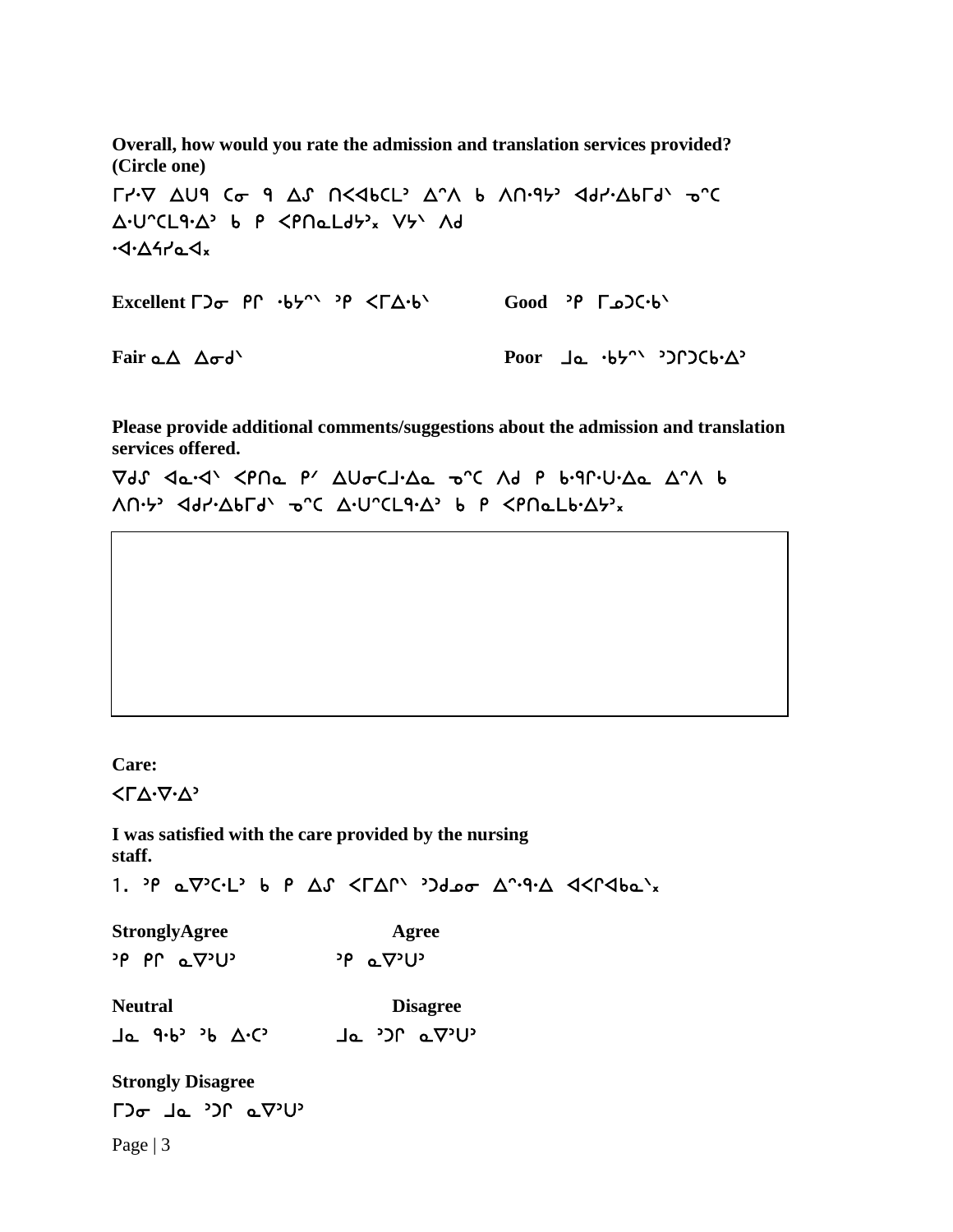**I was satisfied with the care provided by the physicians.** 

2. P  $\alpha \nabla^3 C \cdot L^3$  b P  $\Delta S$  <  $\Gamma \Delta \Gamma^3$  3d  $\alpha \Delta x$ 

| <b>StronglyAgree</b>                                                                                  | Agree                                                                                                                                                                                                                                                                                                                                                                                                                            |
|-------------------------------------------------------------------------------------------------------|----------------------------------------------------------------------------------------------------------------------------------------------------------------------------------------------------------------------------------------------------------------------------------------------------------------------------------------------------------------------------------------------------------------------------------|
| יטיס <sub>ם</sub> חף פי                                                                               | י∪י⊽⊾ P <sup>נ</sup>                                                                                                                                                                                                                                                                                                                                                                                                             |
| <b>Neutral</b>                                                                                        | <b>Disagree</b>                                                                                                                                                                                                                                                                                                                                                                                                                  |
| $Ja$ 9.6° 36 $\Delta$ . $C$                                                                           | י∪י⊽⊾ ∩כי ⊾נ                                                                                                                                                                                                                                                                                                                                                                                                                     |
| <b>Strongly Disagree</b>                                                                              |                                                                                                                                                                                                                                                                                                                                                                                                                                  |
| $\Gamma$ <sup>2</sup> $\sigma$ $\Gamma$ <sup>2</sup> $\Omega$ $\Gamma$ <sup>2</sup> $\Gamma$ $\Gamma$ |                                                                                                                                                                                                                                                                                                                                                                                                                                  |
| I was well informed about tests, treatments received                                                  |                                                                                                                                                                                                                                                                                                                                                                                                                                  |
|                                                                                                       | 3. $\cdot$ b5^ $\cdot$ P $\cdot$ <1 $\cdot$ $\Delta$ CLd $\cdot$ $\Delta$ <sup><math>&gt;</math></sup> b $P$ $\Delta$ $S$ $\alpha$ $\Delta$ ) $\Gamma$ b $\cdot$ $\Delta$ $\vdash$ $\cdot$ $\alpha$ $\cdot$ $\Gamma$ $\vdash$ $\alpha$ $\Gamma$ $\vdash$ $\alpha$ $\Gamma$ $\vdash$ $\Delta$ $\vdash$ $\Delta$ $\vdash$ $\Delta$ $\vdash$ $\Delta$ $\vdash$ $\Delta$ $\vdash$ $\Delta$ $\vdash$ $\Delta$ $\vdash$ $\Delta$ $\vd$ |
| <b>StronglyAgree</b>                                                                                  | Agree                                                                                                                                                                                                                                                                                                                                                                                                                            |
| י∪י⊽ם Prף <sup>פ</sup> י                                                                              | <sup>∍</sup> ף ⊾⊽יט                                                                                                                                                                                                                                                                                                                                                                                                              |
| <b>Neutral</b>                                                                                        | <b>Disagree</b>                                                                                                                                                                                                                                                                                                                                                                                                                  |
| $Ja$ 9.6° 36 $\Delta$ . $C$                                                                           | Ja <sup>&gt;</sup> C av <sup>o</sup>                                                                                                                                                                                                                                                                                                                                                                                             |
| <b>Strongly Disagree</b>                                                                              |                                                                                                                                                                                                                                                                                                                                                                                                                                  |
| $\Box$ a de ') $\Box$ a $\nabla$ 'U'                                                                  |                                                                                                                                                                                                                                                                                                                                                                                                                                  |

**The nurses and physicians answered any questions I had about my situation.** 

4. 4 TP '2010 And And The Color Party Arch Arba b P  $b \cdot 9$  $\Gamma$  $L$  $P$   $b$   $\Delta$  $C$  $^{\wedge}$  $A$  $\sim$  $\Delta$  $\chi$ 

| <b>StronglyAgree</b>       | Agree                                   |
|----------------------------|-----------------------------------------|
| יטיס <sub>ים</sub> חף פי   | <sup>&gt;ρ</sup> ⊾⊽ <sup>&gt;</sup> ∪   |
| <b>Neutral</b>             | <b>Disagree</b>                         |
| Ja 9.6 <sup>3</sup> 36 A.C | Ja <sup>&gt;</sup> C' aV <sup>2</sup> U |

**Strongly Disagree**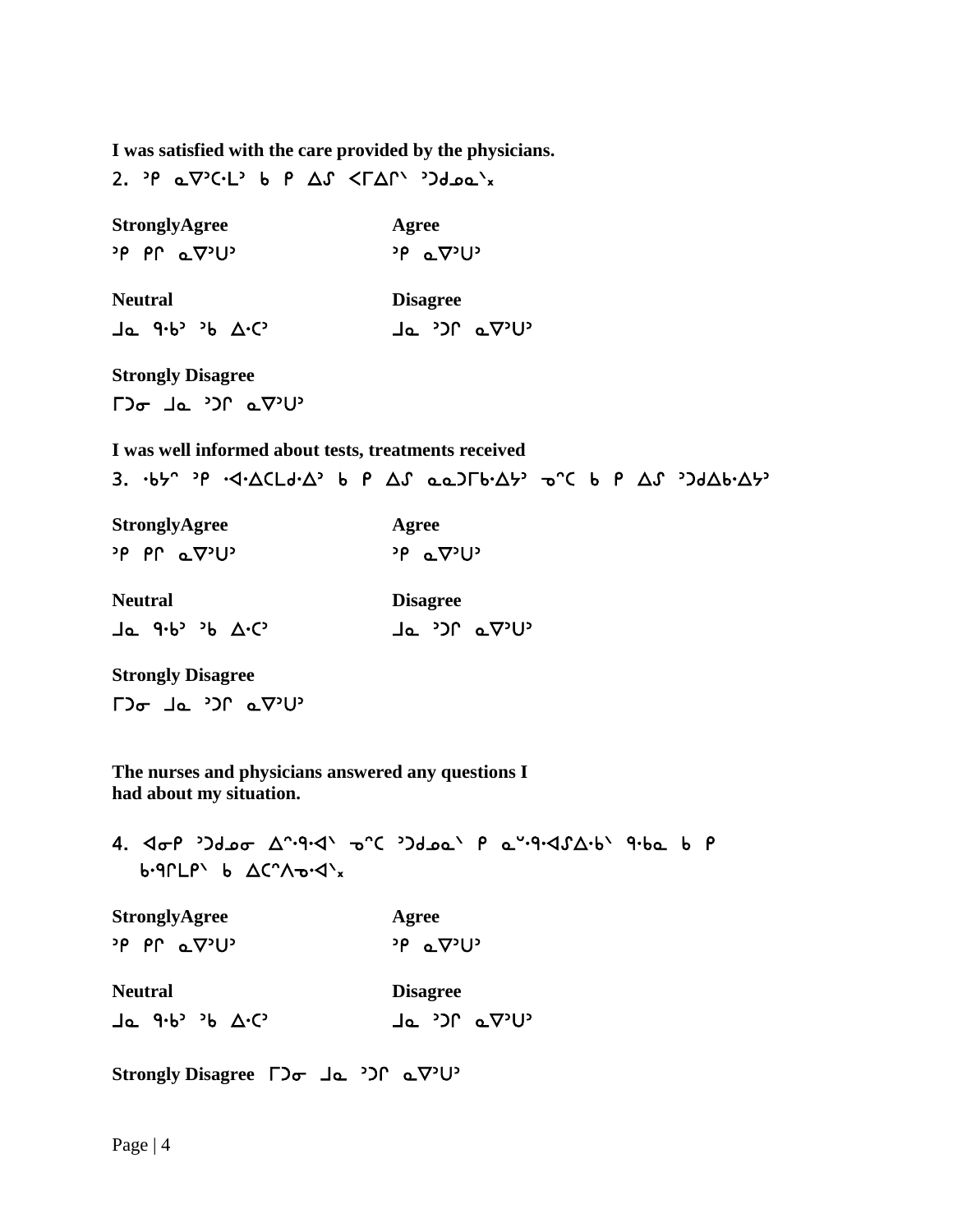**I was satisfied that my concerns were addressed by the nurses and physicians.** 

יון ערך איף איז הא מעני איים מעני און די סבאלי איז הא מאט איז 5. אפ  $9.6a$   $b\Gamma d^{\circ}b\Gamma d\Gamma\Delta d\Gamma d^{\circ}x$ 

| <b>StronglyAgree</b>                       | Agree                             |  |  |
|--------------------------------------------|-----------------------------------|--|--|
| $P \cap \alpha \nabla^2 U^2$               | $P_{\alpha} \propto \nabla^2 U^2$ |  |  |
| <b>Neutral</b><br>$Ja$ 9.6° 36 $\Delta$ .C | <b>Disagree</b><br>י∪י⊽ם ∩כי ⊾L   |  |  |

**Strongly Disagree**   $\Gamma$ ) $\sigma$   $\Gamma$   $\Delta$   $\sigma$   $\gamma$ ) $\Gamma$   $\Delta$   $\sigma$ ) $\Gamma$ 

**Overall, how would you rate the care provided to you by the nurses and physicians? (Circle one)** 

 $\Gamma$ /· $\nabla$   $\Delta$ U9 ( $\sigma$  9  $\Delta$ *S*  $\Lambda$ <db(L<sup>2</sup> b  $P$   $\Delta$ *S* < $\Gamma$  $\Delta$ <sup>- $P$ </sup><sup> $\Lambda$ </sup> >)deo  $\Delta$ <sup>2</sup>·9·4<sup>1</sup>  $\sigma$ <sup>2</sup> 3Jdea'x V5' Ad .4.47a4x **Excellent Γ)<sub>σ</sub>** PΓ ·b<sup>ρ</sup> ·δγ <ΓΔ·b<sup>\</sup> Good <sup>3</sup>Ρ Γω)C·b<sup>\</sup> Fair **ΔΟΣ Δ** *C***<sup>o</sup> 2 A** *C*<sup>**<sup>2</sup>**</sup> *P* **C**<sup>o</sup> *P* **A C**<sub>**<sup>***C***</sup>**<sup>**<sup>2</sup></del></sup> <b>P**<sub>00</sub>r **P**<sub>*P*</sub> **P**<sub>1</sub>C<sub>*P*<sub>2</sub>·b<sup>2</sup></sub></sup></sub>

**Please provide additional comments/suggestions about the care you receieved.** 

 $\nabla dJ$   $\Delta d \cdot d'$   $\Delta P \cdot d \cdot d'$   $\Delta U$  $\sigma$   $\Delta J \cdot d \cdot d$   $\sigma$   $\alpha$   $\alpha$   $\beta$   $\beta$   $\alpha$  $\langle \Gamma \Delta b \cdot \Delta \rangle$ <sub>x</sub>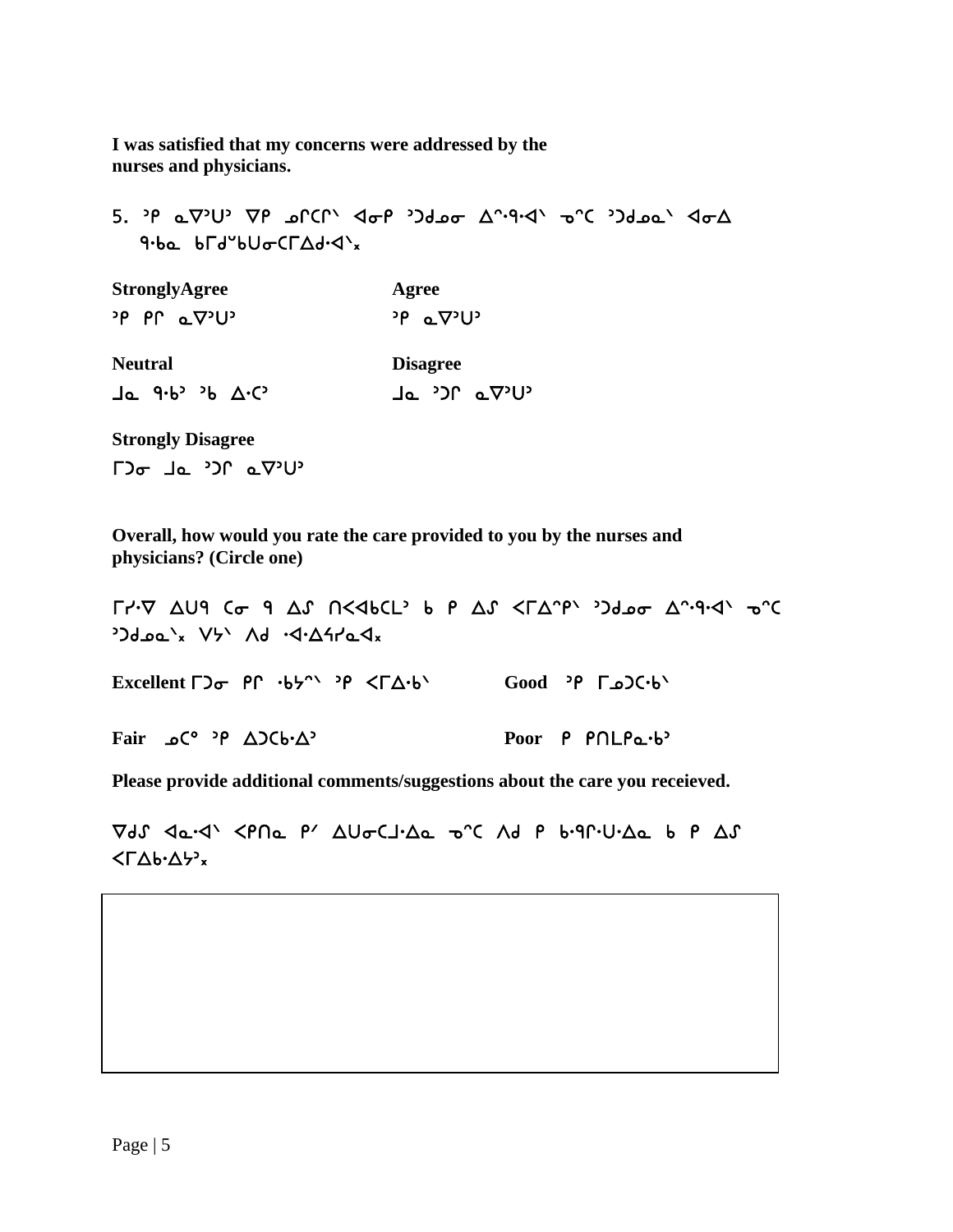**Comfort:** 

 $\Delta \nabla \sigma \mathbf{1} \cdot \Delta^2$ 

**My room and bathroom were kept clean.** 

1. σ σ V.ΔbΓ' o'C . Ja. ΔbΓ' P V4PCσ. J.a.x

**StronglyAgree Agree**  $P \circ P \circ Q^{\circ} \cup Q^{\circ}$  or  $Q^{\circ} \cup Q^{\circ}$ 

| Neutral |  |  |  | Disagree |                  |  |
|---------|--|--|--|----------|------------------|--|
|         |  |  |  |          | ן י∪י⊽ם ∩כי ⊾L י |  |

 $\mathbf{r}$ **Strongly Disagree**   $\Gamma$ <sup>2</sup> $\sigma$   $\Gamma$ <sup>2</sup> $\sigma$   $\Gamma$ <sup>2</sup> $\Gamma$ <sup>2</sup> $\Gamma$ 

**The person cleaning my room was courteous.** 

2.  $-b5^{\circ}$  P  $\Delta$ ) $C^{c}$   $\Delta$   $\Delta$   $\sqrt{v_{\Delta}}$  b P  $b7a^{\circ}$   $\sigma$   $\sigma$  $V \cdot \Delta b \Gamma d \sigma$ <sup>o</sup>x

| <b>StronglyAgree</b>         | Agree                |
|------------------------------|----------------------|
| $P \cap \alpha \nabla^2 U^2$ | <sup>∍</sup> ף ⊾⊽יטי |

| <b>Neutral</b> |  |  | <b>Disagree</b>             |  |                     |
|----------------|--|--|-----------------------------|--|---------------------|
|                |  |  | Ja 9.6 <sup>3</sup> 36 A.C3 |  | ן י∪י⊽ם ∩כ <i>י</i> |

**Strongly Disagree** 

 $\Gamma$ ) $\sigma$   $\Gamma$   $\Delta$   $\sigma$   $\gamma$ ) $\Gamma$   $\Delta$   $\Delta$ ) $\Gamma$ 

**The temperature of the room was comfortable.** 

3.  $P \sim 500^\circ$  or  $\sigma V \cdot \Delta b \Gamma$ <sup>'x</sup>

| <b>StronglyAgree</b>      | Agree                |
|---------------------------|----------------------|
| יטיס <sub>י</sub> ם Pr פי | י∪י⊽⊾ P <sup>נ</sup> |

| <b>Neutral</b> |                            |  | <b>Disagree</b> |              |
|----------------|----------------------------|--|-----------------|--------------|
|                | Ja 9.6 <sup>3</sup> 36 A.C |  |                 | י∪י⊽ם ∩כי ⊾L |

**Strongly Disagree**   $\Gamma$ ) $\sigma$   $\Gamma$   $\Delta$   $\sigma$   $\gamma$ ) $\Gamma$   $\Delta$   $\sigma$ ) $\Gamma$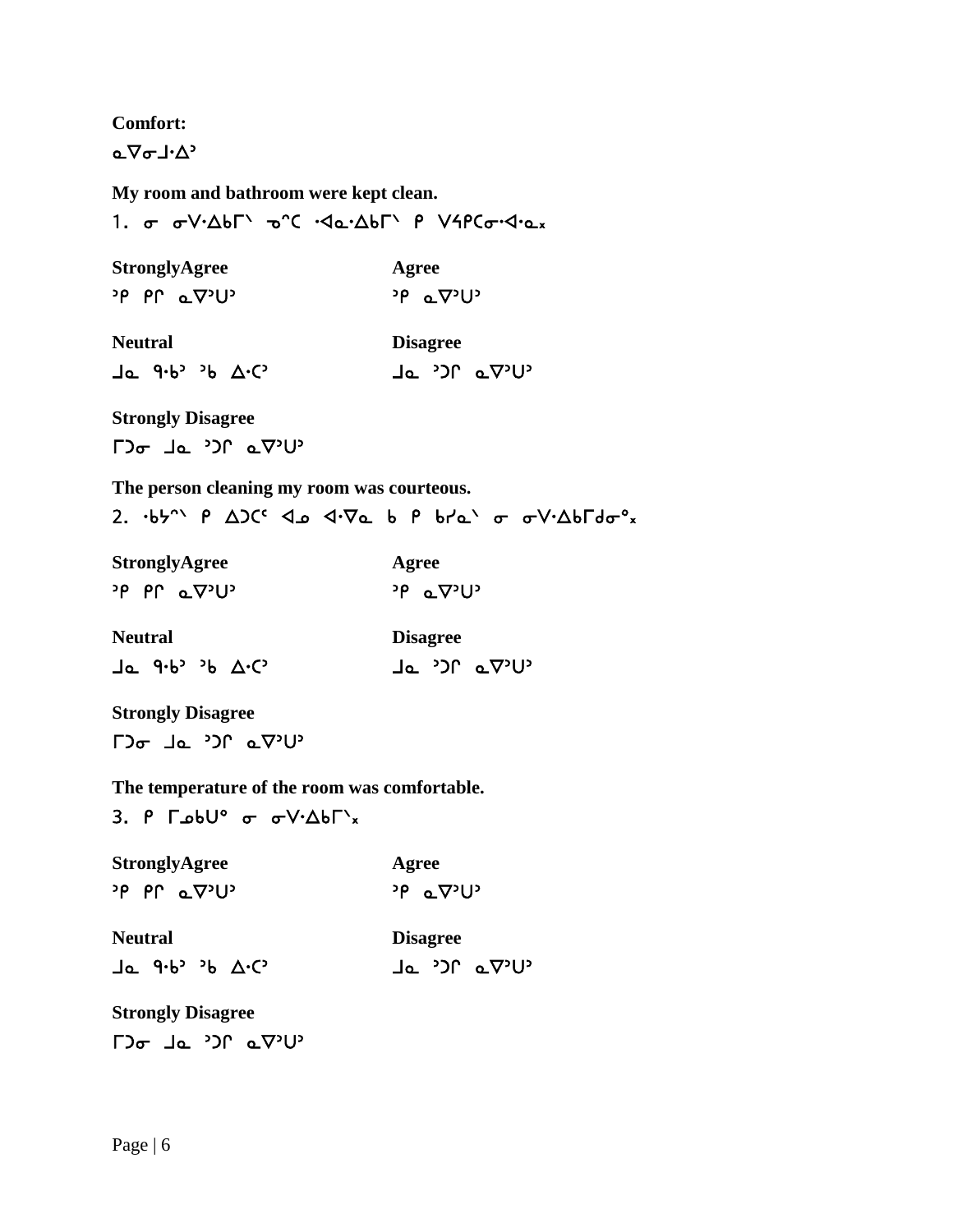**I had access to telephone and television.** 

4. P << PC UC.<< 0 C b ba.<< PLV UCAS

| <b>StronglyAgree</b>         | Agree                                         |  |  |
|------------------------------|-----------------------------------------------|--|--|
| $P \cap \alpha \nabla^2 U^2$ | <sup>2</sup> P aV <sup>2</sup> U <sup>2</sup> |  |  |
| <b>Neutral</b>               | <b>Disagree</b>                               |  |  |
| Ja 9.6 <sup>3</sup> 36 A.C   | י∪י⊽⊾ ∩כי ⊾L                                  |  |  |

**Strongly Disagree**   $\Gamma$ ) $\sigma$   $\Gamma$   $\Delta$   $\sigma$   $\gamma$ ) $\Gamma$   $\Delta$   $\sigma$ ) $\Gamma$ 

**Things worked well in my room (call bell, lights, bed).**  ·<l'UσLba o'C σV·Δ'x

| <b>StronglyAgree</b>         | Agree                             |  |  |
|------------------------------|-----------------------------------|--|--|
| $P \cap \alpha \nabla^2 U^2$ | $P_{\alpha} \propto \nabla^2 U^2$ |  |  |
| <b>Neutral</b>               | <b>Disagree</b>                   |  |  |
| Ja 9.6 <sup>3</sup> 36 A.C   | י∪י⊽ם ∩כי ⊾L                      |  |  |

 $\mathbf{r}$ **Strongly Disagree**   $\Gamma$ )  $\sigma$  de  $\Omega$ <sup>2</sup> de  $\Gamma$ 

**The noise level in and around my room was well controlled.** 

6.  $\cdot$ b $\cdot$ " P aabr $C\sigma$ ·<2'  $\nabla$ b 9·b' Pr bpe· $\nabla$ Lb' Ar  $\sigma$ °C 9 $\Lambda$ ·<1' b P  $\Delta$ S ALSQ' A V.bl'x

**StronglyAgree Agree**  $P \circ P \circ Q \circ U$ 

**Neutral Disagree** Ja 9.6<sup>3</sup> 36 A.C<sup>3</sup> Ja 30 a.V3U3

**Strongly Disagree**   $\Gamma$ <sup>2</sup> $\sigma$   $\Gamma$ <sup>2</sup> $\sigma$   $\Gamma$ <sup>2</sup> $\Gamma$ <sup>2</sup> $\Gamma$ 

Page | 7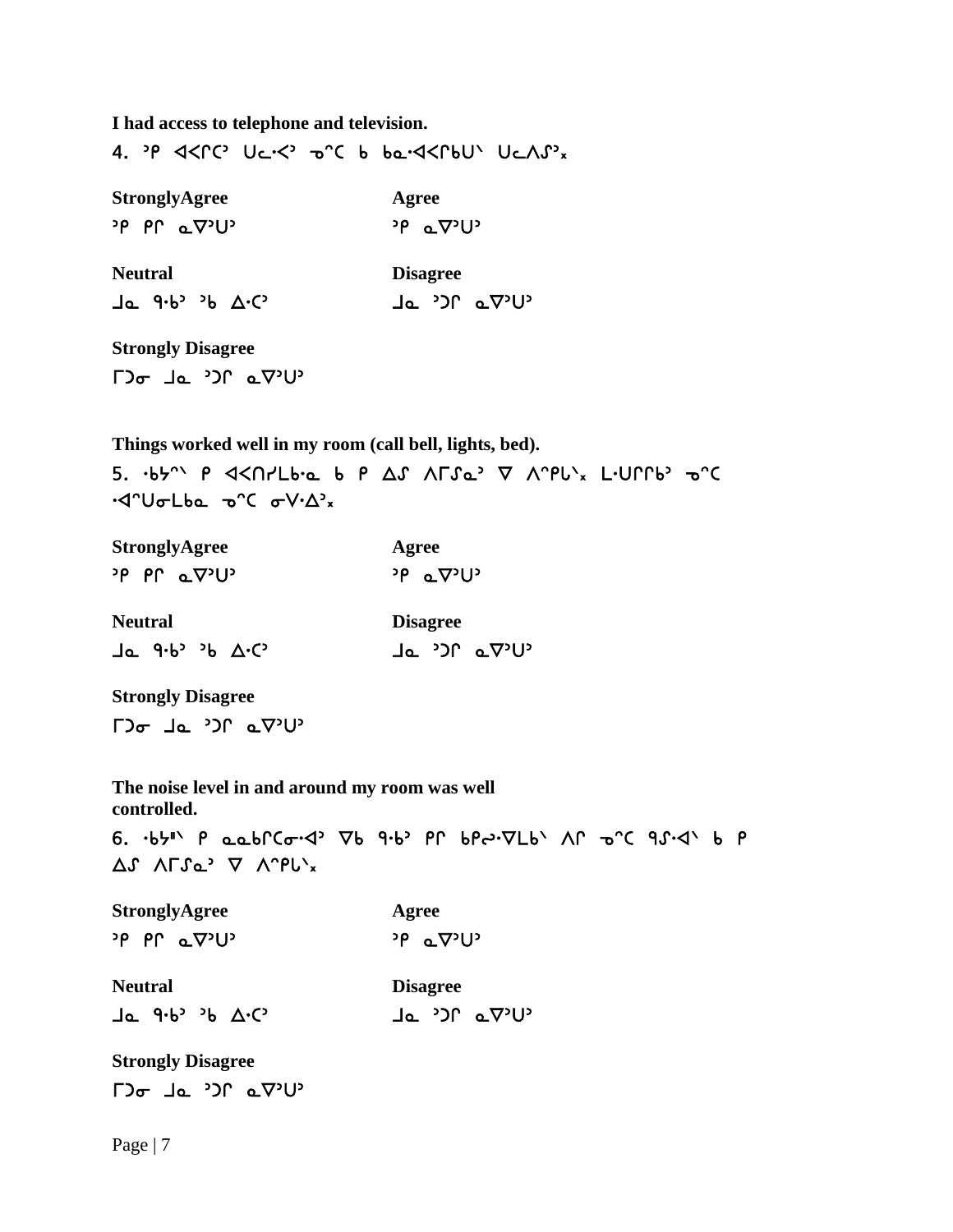**My privacy was respected by staff and other patients.** 

  $\Gamma d^{\nu}b\Gamma\Delta d^{\nu}d^{\nu}x$ 

| StronglyAgree                     | Agree                                             |  |  |
|-----------------------------------|---------------------------------------------------|--|--|
| יטיס <sub>ים P</sub> rף יש        | י $P_{\alpha} \nabla^{2}U^{2}$                    |  |  |
| Neutral                           | <b>Disagree</b>                                   |  |  |
| <b>」。 9・b<sup>,</sup>,b △・C</b> , | Ja <sup>2</sup> C a V <sup>2</sup> U <sup>2</sup> |  |  |
| $\sim$ $\sim$                     |                                                   |  |  |

**Strongly Disagree**   $\Gamma$ ) $\sigma$   $\Gamma$   $\Delta$   $\sigma$   $\gamma$ ) $\Gamma$   $\Delta$   $\Delta$ ) $\Gamma$ 

**I was satisfied with the visiting arrangements.** 

|--|--|--|--|--|--|--|--|--|

| <b>StronglyAgree</b>         | Agree                             |
|------------------------------|-----------------------------------|
| $P \cap \alpha \nabla^2 U^2$ | $P_{\alpha} \propto \nabla^2 U^2$ |
| <b>Neutral</b>               | <b>Disagree</b>                   |
| Ja 9.6° 36 A.C               | י∪י⊽ם ∩כי ⊾⊥                      |

**Strongly Disagree**   $\Gamma$ )  $\sigma$  de ') $\Gamma$  e $\nabla$ 'U'

**My religious/cultural needs were fulfilled.** 

9. P NAJLPNo P AL 3C. Accel, a. 4HL4. Aa, a.C a. VC. Pal. Ya-7x **StronglyAgree 4.4 Agree**  $P \circ P \circ Q^2 U^3$  or  $P \circ Q^3 U^3$ **Neutral Disagree** Ja 9.6<sup>3</sup> 36 A.C<sup>3</sup> Ja 30 a.V3U3 **Strongly Disagree** 

 $\Gamma$ <sup>2</sup> $\sigma$   $\Gamma$ <sup>2</sup> $\sigma$   $\Gamma$ <sup>2</sup> $\Gamma$ <sup>2</sup> $\Gamma$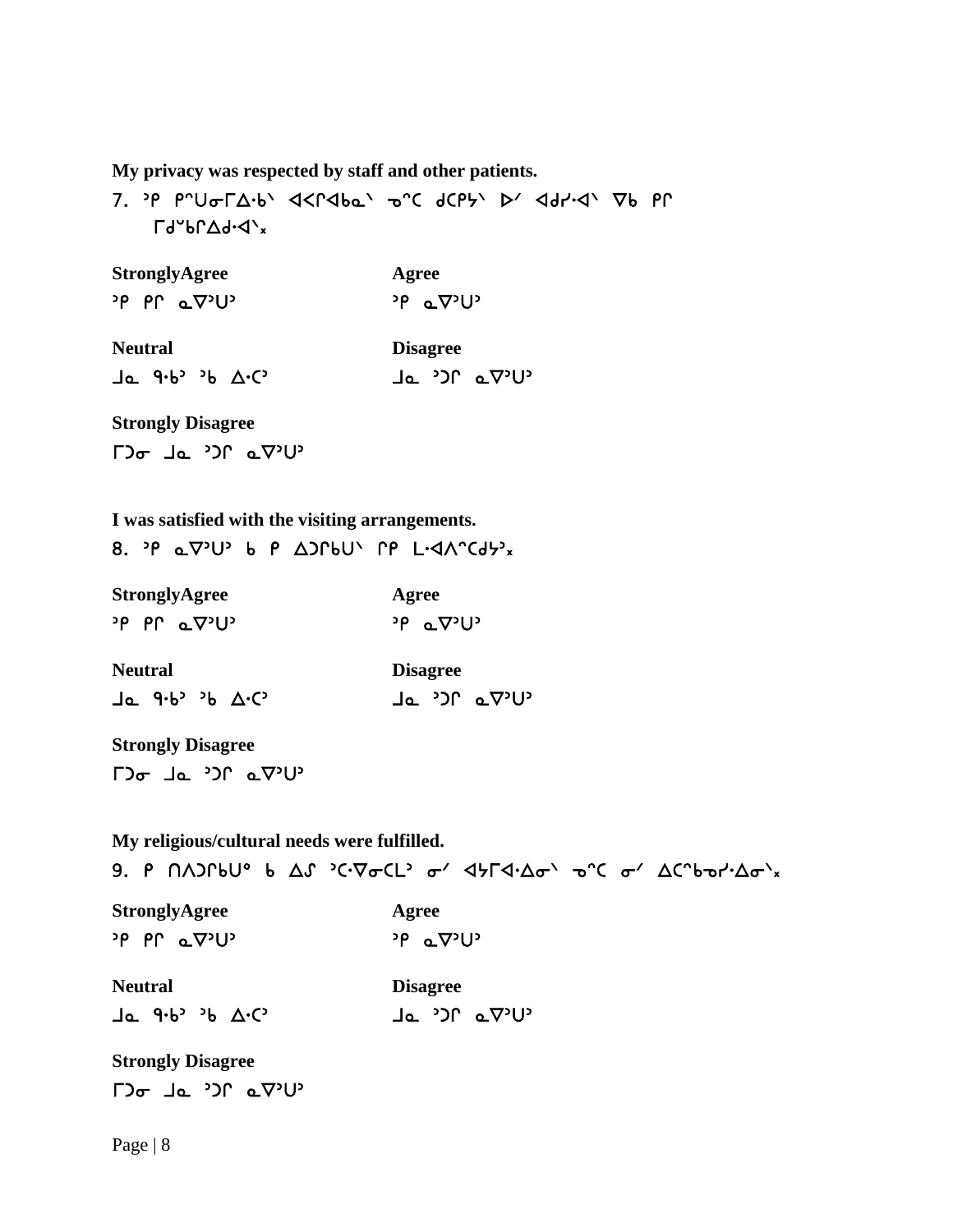**Overall, how would you rate the comfort of your stay? (Circle one)** 

 $\Gamma$ /· $\nabla$   $\Delta$ U9  $\zeta$   $\sigma$  9  $\Delta$ *S*  $\Omega$   $\zeta$  4bCL<sup>2</sup> b  $P$   $\Delta$ *S*  $\sigma$ <sub>2</sub>  $\zeta$   $\zeta$ <sub>2</sub>  $\zeta$ <sub>2</sub>  $\zeta$ <sub>2</sub>  $\zeta$ <sub>2</sub>  $\zeta$ <sub>2</sub>  $\zeta$ <sub>2</sub>  $\zeta$ <sub>2</sub>  $\zeta$ <sub>2</sub>  $\zeta$ <sub>2</sub>  $\zeta$ <sub>2</sub>  $\zeta$ <sub>2</sub>  $\zeta$ <sub>2</sub>  $\zeta$ <sub>2</sub>  $\zeta$ <sub>2</sub>  $\zeta$ <sub>2</sub> Excellent Γ)<sub>σ</sub> P<sup>P</sup> ·b<sup>*r*</sup> ·p <ΓΔ·b<sup>'</sup> Good <sup>></sup>P Γω)C·b'

**Fair αΔ Δσd' Poor Jα ·b**<sup>-</sup> · <sup>2</sup>) P2Cb·Δ<sup>2</sup>

**Please provide additional comments/suggestions about the comfort of your stay.** 

Vds <a.</a> <PNa P' AUGCJ.Aa onc Ad P b.9r.U.Aa b P  $\Delta S$   $\alpha \nabla \sigma J$   $\rightarrow$   $\gamma b^-$  b  $\beta$   $\Delta C$   $\rightarrow$   $\chi$ 

**Meals:** 

**LLF** 

**I was satisfied with the amount of food I received.** 

1. P  $a\nabla^3U^3$   $\Delta\sigma d^3$  b P  $45\Gamma b^2\Delta b^3x$ 

| <b>StronglyAgree</b>               | Agree                                  |  |  |
|------------------------------------|----------------------------------------|--|--|
| <sup>י</sup> טי⊽ ב י∩י ף           | <sup>∍ρ</sup> ⊾⊽∍∪∍                    |  |  |
| <b>Neutral</b>                     | <b>Disagree</b>                        |  |  |
| $\exists a$ 9.6° 36 $\Delta$ . $C$ | Ja <sup>&gt;</sup> C av <sup>2</sup> U |  |  |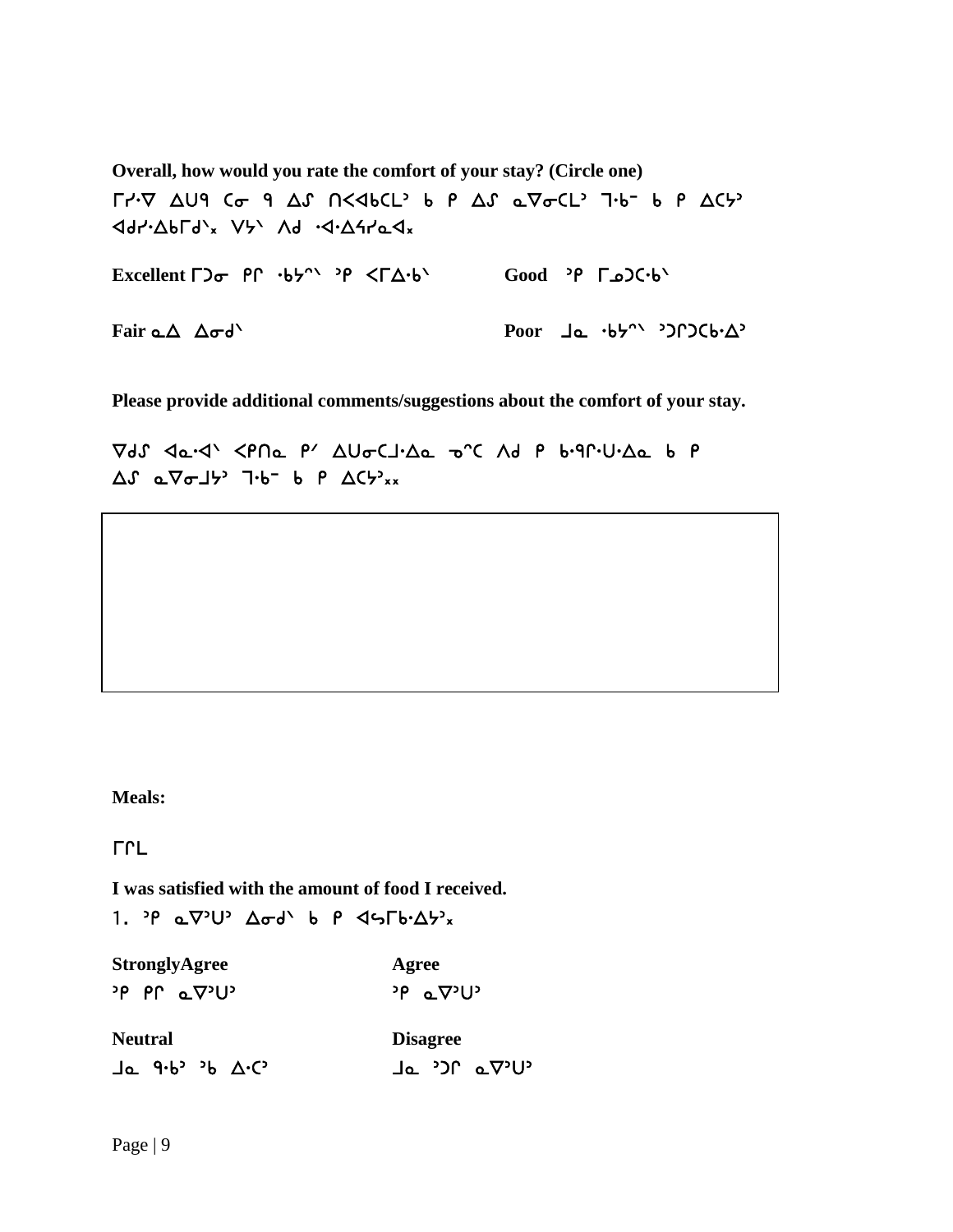**Strongly Disagree**   $\Gamma$ <sup>2</sup> $\sigma$   $\Gamma$ <sup>2</sup> $\sigma$   $\Gamma$ <sup>2</sup> $\Gamma$   $\sigma$ 

**My meals were served at the proper temperature.** 

2.  $\triangle\triangle$   $\triangle\sigma$ d'  $P$   $\triangle\cap$ bU.<d  $\sigma\Gamma\Gamma$ Lx

| <b>StronglyAgree</b>   | Agree                             |
|------------------------|-----------------------------------|
| <sup>›p</sup> PՐ ⊾∇᠈U᠈ | $P_{\alpha} \propto \nabla^2 U^2$ |
| <b>Neutral</b>         | <b>Disagree</b>                   |

Ja 9.6<sup>, 3</sup>6 A.C, Ja 30 a $\nabla$ U

 $\mathbf{r}$ **Strongly Disagree**   $\Gamma$ ) $\sigma$   $\Gamma$   $\Delta$   $\sigma$   $\gamma$ ) $\Gamma$   $\Delta$   $\sigma$ ) $\Gamma$ 

**I received the food I requested.** 

3.  $3P$   $\Gamma \sigma b \cdot \Delta^2$   $\Gamma \Gamma^c$  b  $P$   $\langle d \nabla \sigma J \nabla^2 \rangle_x$ 

**StronglyAgree Agree**  $P \circ P \circ Q \circ U$ <sup>2</sup> PP  $Q \circ U$ <sup>2</sup>

**Neutral Disagree** Ja 9.6<sup>3</sup> 36 A.C<sup>3</sup> (2014) Ja 30 a.V3U3

**Strongly Disagree** 

 $\Gamma$ ) $\sigma$   $\Gamma$   $\Delta$   $\sigma$   $\gamma$ ) $\Gamma$   $\Delta$   $\sigma$ ) $\Gamma$ **The meals served were well-tasting.** 

4.  $P \Gamma_{0} C \cdot b \cdot a$   $d \sigma \Delta$   $\Gamma \Gamma L$  b  $P \Delta S$ 

**StronglyAgree 4.4 Agree**  $\overline{P}$   $P \cap \alpha \nabla^{2}U^{2}$  and  $\overline{P} \cap \alpha \nabla^{2}U^{2}$ 

**Neutral Disagree**   $J\sigma$   $d\cdot P$ ,  $p \nabla \cdot C$ ,  $J\sigma$   $J\omega$   $\sigma \Delta D$ .

 $\mathbf{r}$ **Strongly Disagree**   $\Gamma$ ) $\sigma$   $\Gamma$   $\Delta$   $\sigma$   $\gamma$ ) $\Gamma$   $\Delta$   $\sigma$ ) $\Gamma$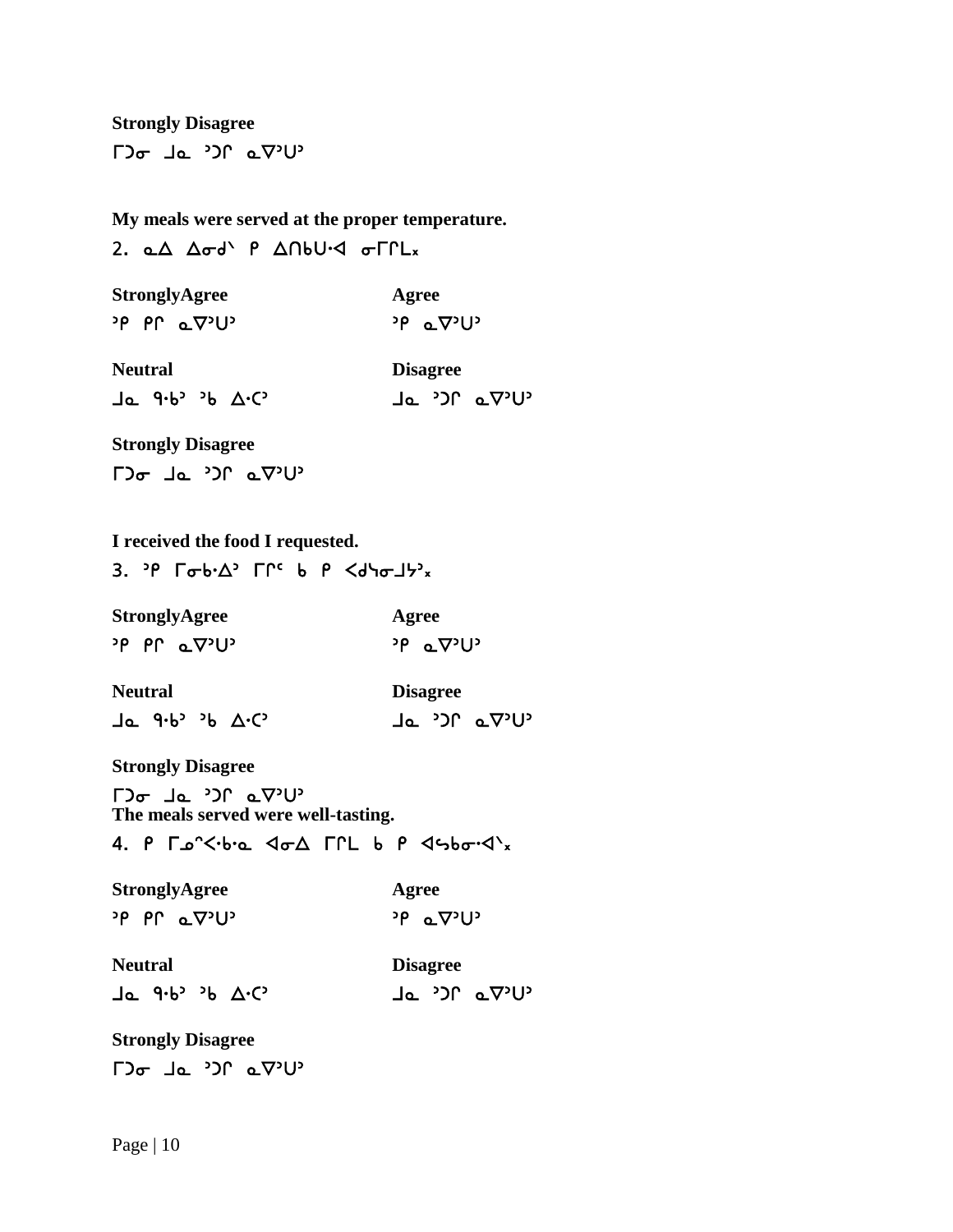**I was satisfied with the times the meals were served.** 

5. P a V'U' <a>L Aod' <a>A'L<br />Adde</a></a>A</a>P <a>F</a>CL</a></a>A

| <b>StronglyAgree</b>      | Agree                |
|---------------------------|----------------------|
| יטיס <sub>ים</sub> Prף יש | י∪י⊽⊾ P <sup>נ</sup> |

**Neutral Disagree** Ja 9.6' 36 A.C' Ja 30' a $\nabla^3 U$ 

**Strongly Disagree**   $\Gamma$ ) $\sigma$   $\Gamma$   $\Delta$   $\sigma$   $\gamma$ ) $\Gamma$   $\Delta$   $\sigma$ ) $\Gamma$ 

**The person who brought my food to me was courteous.**  6.  $\cdot$ b<sup>y</sup>  $\wedge$  P  $\triangle$ )  $\wedge$   $\triangle$   $\triangle$   $\vee$   $\vee$   $\triangle$  P  $\vee$   $\vee$   $\sigma$   $\Gamma$  $\Gamma$  $\sigma$ <sup>o</sup><sub>x</sub>

| <b>StronglyAgree</b>         | Agree                      |  |  |
|------------------------------|----------------------------|--|--|
| $P \cap \alpha \nabla^2 U^2$ | י∪י⊽ <sub>≏</sub> סי       |  |  |
| <b>Neutral</b>               | <b>Disagree</b>            |  |  |
| Ja 9.6 <sup>3</sup> 36 A.C   | Ja <sup>&gt;</sup> C' aV'U |  |  |

**Strongly Disagree**   $\Gamma$ ) $\sigma$   $\Gamma$   $\Delta$   $\sigma$   $\gamma$ ) $\Gamma$   $\Delta$   $\sigma$ ) $\Gamma$ 

**There were enough snacks, water and juices available in between meals.** 

7. P NA AC·b·a <ACD<orba o'C oA o'C b S.<AbrP a o'V' b P  $\Delta C \cdot b P_x$ 

| <b>StronglyAgree</b>         | Agree                           |  |  |
|------------------------------|---------------------------------|--|--|
| $P \cap \alpha \nabla^2 U^2$ | <sup>ንβ</sup> ⊾⊽ <sup>ን</sup> U |  |  |
| <b>Neutral</b>               | <b>Disagree</b>                 |  |  |
| Ja 9.6° 36 A.C               | י∪י⊽⊾ ∩כי ⊾L                    |  |  |
| $\sim$ $\sim$                |                                 |  |  |

**Strongly Disagree**   $\Gamma$ <sup>2</sup> Ja <sup>2</sup>

Page | 11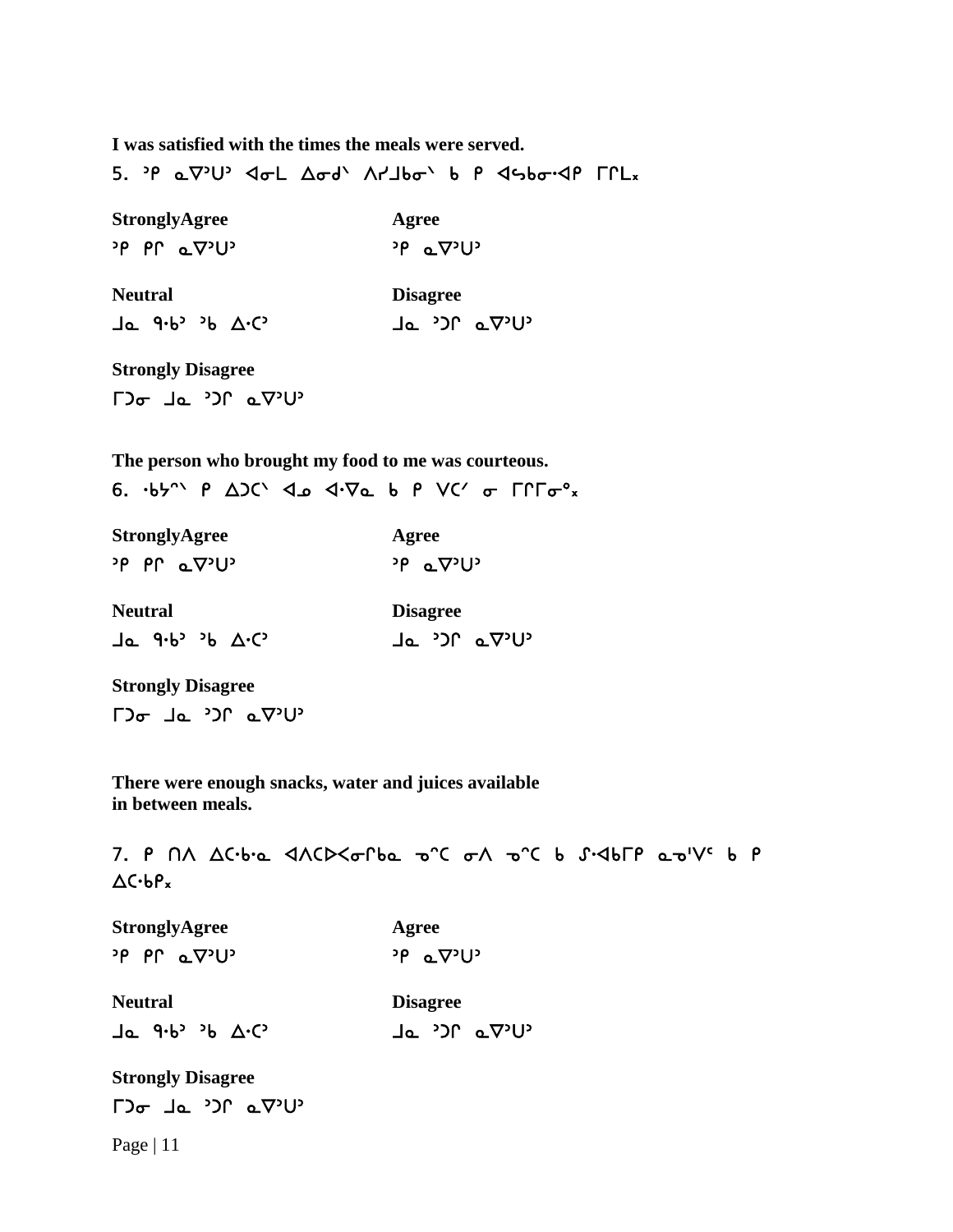**If possible, would you like to see traditional foods made available?** 

 $P \sim \gamma \wedge$   $\Delta P$ 9 P b JU4 $\sigma$ UC' a  $\Delta a$ ) FPL PP  $\Delta C$ ·bP a $\sigma$ 'V'x

**Overall, how would you rate the meals provided to you? (Circle one)**   $\Gamma$  $\cdot$ V  $\Delta$ U9 Co 9  $\Delta$ S  $\Gamma$ <46CL b P  $\Delta$ S $\Gamma$ b $\cdot$  $\Delta$ b  $\Gamma$ PL<sub>x</sub> Vb  $\Lambda$ d  $-4.4444x$ 

Excellent Γ)<sub>σ</sub> P<sup>C</sup> ·b<sup>λ</sup><sup> ·</sup> >P <ΓΔ·b<sup>\</sup> Good <sup>></sup>P Γω)C·b<sup>\</sup>

**Fair αΔ**  $Δσd'$  **Poor 1α**  $·b5'$  **POOT 20**  $·b5'$  **POOT** 

**Please provide additional comments/suggestions regarding the meals provided to you.**  Vds <a-</a> <PNa P' AUGCJ.Aa onc Ad P b.91.U.Aa <br/> <pA FIL DP b  $P$   $\Gamma \sigma b \cdot \Delta \nabla^2 x$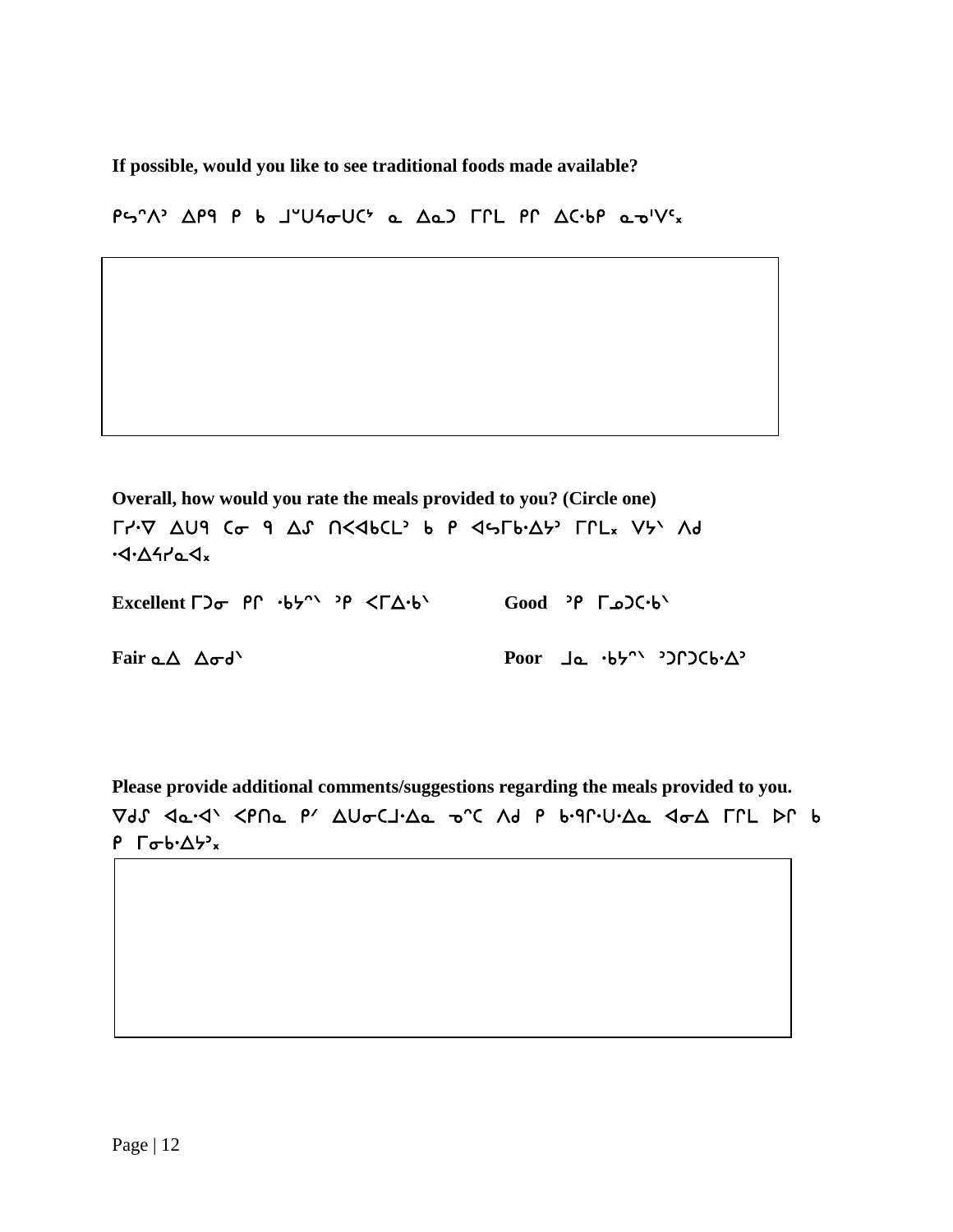**Additional Programs/Services:** 

  $\cdot \Delta \Gamma \Delta \cdot \nabla \cdot \Delta \mathfrak{a}_x$   $\Gamma \Gamma \Gamma \sigma^{\circ}$  b  $\langle \mathsf{P} \cap \mathfrak{a} \mathsf{L} \mathsf{P}' \rangle_x$   $\Gamma d \mathfrak{a} \gamma^{\circ}$  d( $\mathsf{P} \mathsf{H}$  and  $\Delta f$  and  $\Delta f$  $P^{\circ}$ ۹ $\sigma$ Γ $\Delta P$  κ Γ $\Lambda$ Π  $\delta$ 3 $\sigma$  τ ε  $\Delta P$   $\Delta P$   $\sigma$ 

**(x-rays, rehab services, dietician, lab, dental, social worker)** 

**The staff providing services was efficient and considerate.** 

1. 4 or 4<r4ba' b P <PNaL9r' . ArA. V.Aa .by" P AJC.L' 0"C  $P$  LE)  $\sigma$ F $\cdot$ b $\cdot$ x

**StronglyAgree 4.4 Agree**  $P \circ P$   $P \circ Q$ <sup>2</sup>  $U$ <sup>3</sup>  $P \circ Q$ <sup>2</sup> $U$ <sup>3</sup>

**Neutral** 

**Disagree**  $J\alpha$  a.p.  $J\beta$   $\Delta$ .c.  $J\alpha$   $J\beta$   $\alpha$   $\nabla$ .m.

**Strongly Disagree** 

 $\Gamma$ <sup>2</sup> $\sigma$  1a  $\Omega$ <sup>2</sup> a $\nabla$ <sup>2</sup>

**I was satisfied with the answers to questions regarding medical care from the staff.** 

2. P a  $\nabla$ <sup>2</sup>C·L<sup>3</sup> b P  $\Delta S$  a  $-9.4J$ ·Cr<sup>1</sup> b·9r9J· $\Delta a$   $-2J$  $4\sigma P$   $4<$   $96\sigma x$ 

| <b>StronglyAgree</b>                             | Agree                                      |  |  |  |
|--------------------------------------------------|--------------------------------------------|--|--|--|
| <sup>2</sup> P PP aV <sup>2</sup> U <sup>2</sup> | <sup>2</sup> P aV <sup>2</sup> U           |  |  |  |
| <b>Neutral</b>                                   | <b>Disagree</b>                            |  |  |  |
| $Ja$ 9.6° 36 $\Delta$ . $C$                      | Ja <sup>&gt;</sup> )Ր a∇ <sup>&gt;</sup> U |  |  |  |

**Strongly Disagree** 

 $\Gamma$ )  $\sigma$  de  $\Omega$   $\Gamma$  and  $\Gamma$ 

 **I was offered services provided by the traditional healing program.** 

3. P <PNaLd. Δ' . ΔΓΔ. Δ' <br /> Δ' ( DΓ Δσσ. Δ Δ("bor'. Δ ') dΔ. V. Δ  $42°9·Δσ'x$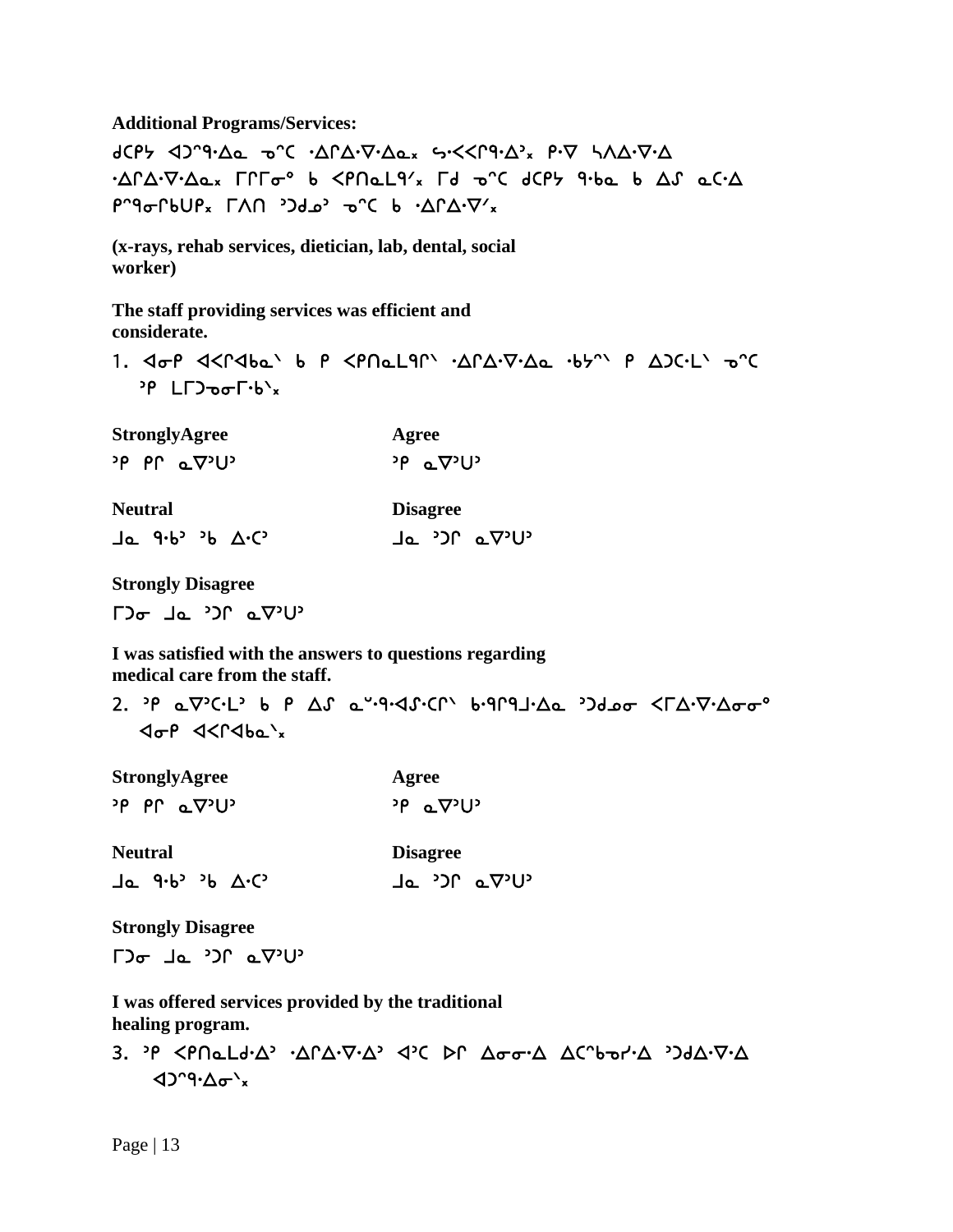| <b>StronglyAgree</b>                                     | Agree                             |  |  |  |
|----------------------------------------------------------|-----------------------------------|--|--|--|
| <sup>›p</sup> PՐ ⊾∇᠈U                                    | $P_{\alpha} \propto \nabla^2 U^2$ |  |  |  |
| <b>Neutral</b>                                           | <b>Disagree</b>                   |  |  |  |
| $\exists a$ 9.6 <sup>3</sup> 36 $\Delta$ .C <sup>3</sup> | י∪י⊽ם ∩כי ⊾L                      |  |  |  |

**Strongly Disagree**   $\Gamma$ ) $\sigma$   $\Gamma$   $\Delta$   $\sigma$   $\gamma$ ) $\Gamma$   $\Delta$   $\Delta$  $\gamma$ ) $\Gamma$ 

**Services were provided to me in a timely manner.** 

4.  $\Delta \Gamma \Delta \cdot \nabla \cdot \Delta$ <sup>2</sup> P <PNaLd $\cdot \Delta$ <sup>2</sup>  $\Delta$ <sup>2</sup> $\Lambda$  b  $\Gamma$ C $\nabla \sigma$ CL<sup>2</sup>x

| <b>StronglyAgree</b>        | Agree                |  |  |
|-----------------------------|----------------------|--|--|
| יטי $\nu$ פי $\nu$ פי $\nu$ | <sup>∍</sup> ף ⊾⊽יטי |  |  |

| <b>Neutral</b> | <b>Disagree</b>                      |
|----------------|--------------------------------------|
|                | Ja <sup>&gt;</sup> C av <sup>o</sup> |

**Strongly Disagree**   $\Gamma$ <sup>2</sup> Ja <sup>2</sup>20 a $\nabla$ <sup>2</sup>

 $\frac{1}{2}$ 

**Overall, how would you rate the services provided to you? (Circle one)** 

 $\Gamma$  +  $\nabla$   $\Delta$ U9 ( $\sigma$  9  $\Delta$   $\Lambda$   $\Gamma$   $\Delta$   $\Delta$   $\Delta$   $\Gamma$   $\Delta$   $\Gamma$   $\Delta$   $\Gamma$   $\Delta$   $\Gamma$   $\Delta$   $\Delta$   $\Gamma$   $\Delta$   $\Gamma$   $\Delta$   $\Gamma$   $\Delta$   $\Gamma$   $\Delta$   $\Gamma$   $\Delta$   $\Gamma$   $\Delta$   $\Gamma$   $\Delta$   $\Gamma$   $\Delta$   $\Gamma$   $\Delta$   $\Gamma$   $\Delta$   $\Gamma$   $\Delta$   $\Gamma$   $\Delta$ ישי∆אים ש<sub>א</sub>

Excellent Γ)<sub>σ</sub>  $P \Gamma \cdot b 5^{\wedge}$  <sup>3</sup> $P \langle \Gamma \Delta \cdot b \rangle$  Good <sup>3</sup> $P \Gamma$  Δ) ( $\cdot b$ )

**Fair αΔ Δσd' Poor Jα ·b** + <sup>b</sup> + <sup>2</sup>) + 2 (b + <sup>2</sup>) + 2 (c + <sup>2</sup>) + 2 (c + 2) + 2 (c + 2) + 2 (c + 2) + 2 (c + 2) + 2 (c + 2) + 2 (c + 2) + 2 (c + 2) + 2 (c + 2) + 2 (c + 2) + 2 (c + 2) + 2 (c + 2) + 2 (c + 2) + 2 (c +

**Please provide additional comments/suggestions regarding the additional programs/services provided to you.** 

Vds <a-</a> <PNa P' AUoclisa onc Ad P bigniusa <a-</a>  $\langle P \cap \Delta L d \rangle$  < $\langle P \cap \Delta L d \rangle$  < $\langle \Delta \cap \Delta \cdot \nabla \cdot \Delta \Delta \cdot \nabla \cdot \Delta \cdot \nabla \cdot \Delta \cdot \nabla \cdot \Delta \cdot \nabla \cdot \Delta \cdot \nabla \cdot \Delta \cdot \nabla \cdot \Delta \cdot \nabla \cdot \Delta \cdot \nabla \cdot \Delta \cdot \nabla \cdot \Delta \cdot \nabla \cdot \Delta \cdot \nabla \cdot \Delta \cdot \nabla \cdot \Delta \cdot \nabla \cdot \Delta \cdot \nabla \cdot \Delta \cdot \nabla \cdot \Delta \cdot \nabla \cdot \Delta \cdot \nabla \cdot \Delta$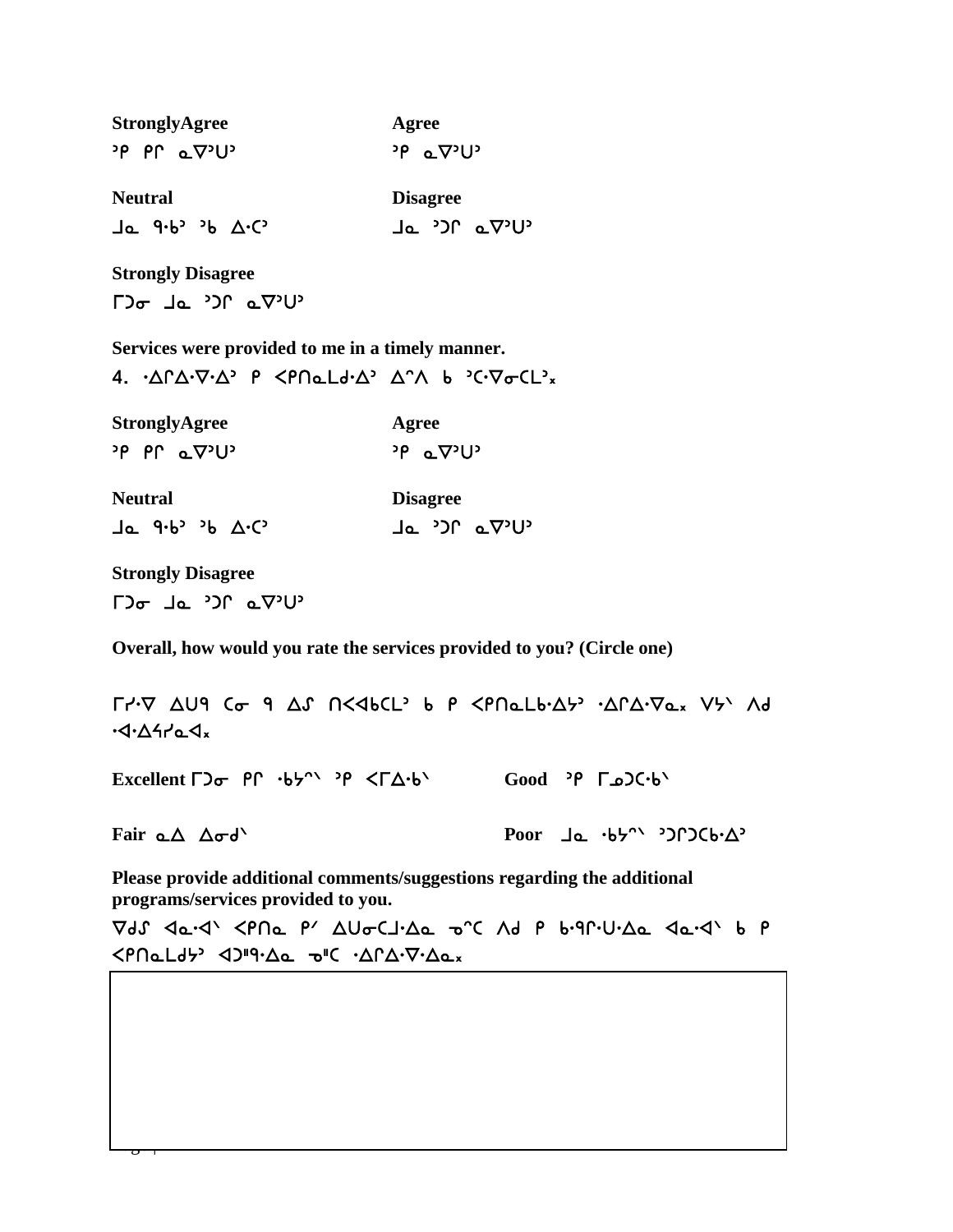**Transportation:**   $V_{c}V_{1}V_{2}V_{3}$ 

**I was satisfied with how the transportation was arranged.** 

1. P  $\alpha \nabla^3 U^3$  b P  $\Delta S$   $\beta \alpha^2$  ( $\sigma \cdot 4$   $\sigma$   $\Lambda$ <sup>c</sup> $\Lambda$  $\cdot \Delta^3$  x

**StronglyAgree Agree**  $P \circ P \circ Q^2 U^3$  or  $P \circ Q^3 U^3$ **Neutral Disagree**  $J\alpha$  9.6<sup>3</sup> <sup>3</sup>b  $\Delta$ .C<sup>3</sup> 20 30 30  $J\alpha$   $J\gamma$ U<sup>2</sup>

**Strongly Disagree** 

 $\Gamma$ ) $\sigma$   $\Gamma$   $\Delta$   $\sigma$   $\gamma$ ) $\Gamma$   $\Delta$   $\sigma$ ) $\Gamma$ 

**The transportation staff was efficient and courteous.** 

2.  $\Lambda^{c}\Lambda$ d- $\Delta\sigma$  <  $\Lambda^{c}\Lambda^{d}$ b (  $\rho$  b  $\rho$ P). (  $\sigma^{c}$  · b  $\rho^{c}$  ·  $\rho^{c}$  and  $\Delta^{c}$ 

|  | <b>StronglyAgree</b>         | Agree                    |  |  |
|--|------------------------------|--------------------------|--|--|
|  | $P \cap \alpha \nabla^2 U^2$ | $P \propto \nabla^2 U^2$ |  |  |

**Neutral Disagree**  $J\sigma$   $d\cdot P$ ,  $p \nabla \cdot C$ ,  $J\sigma$   $J\omega$   $\sigma \Delta D$ ,  $J\omega$ 

**Strongly Disagree** 

**The drivers picked me up when they were supposed to.**  3. P VP  $a^cA$ ·b'  $d\sigma P$  b  $A^cC\sigma P$ PP'  $\Delta^cA$  9  $a^cC\Delta d$ ·<br/> $d<\sigma_x$ 

| <b>StronglyAgree</b>             | Agree                                                |  |  |
|----------------------------------|------------------------------------------------------|--|--|
| $P \cap \alpha \nabla^2 U^2$     | <sup>›ρ</sup> ⊾⊽ <sup>›</sup> ∪'                     |  |  |
| <b>Neutral</b>                   | <b>Disagree</b>                                      |  |  |
| $\exists$ a. 9.6° 36 $\Delta$ .C | Ja <sup>&gt;</sup> JP aV <sup>2</sup> U <sup>2</sup> |  |  |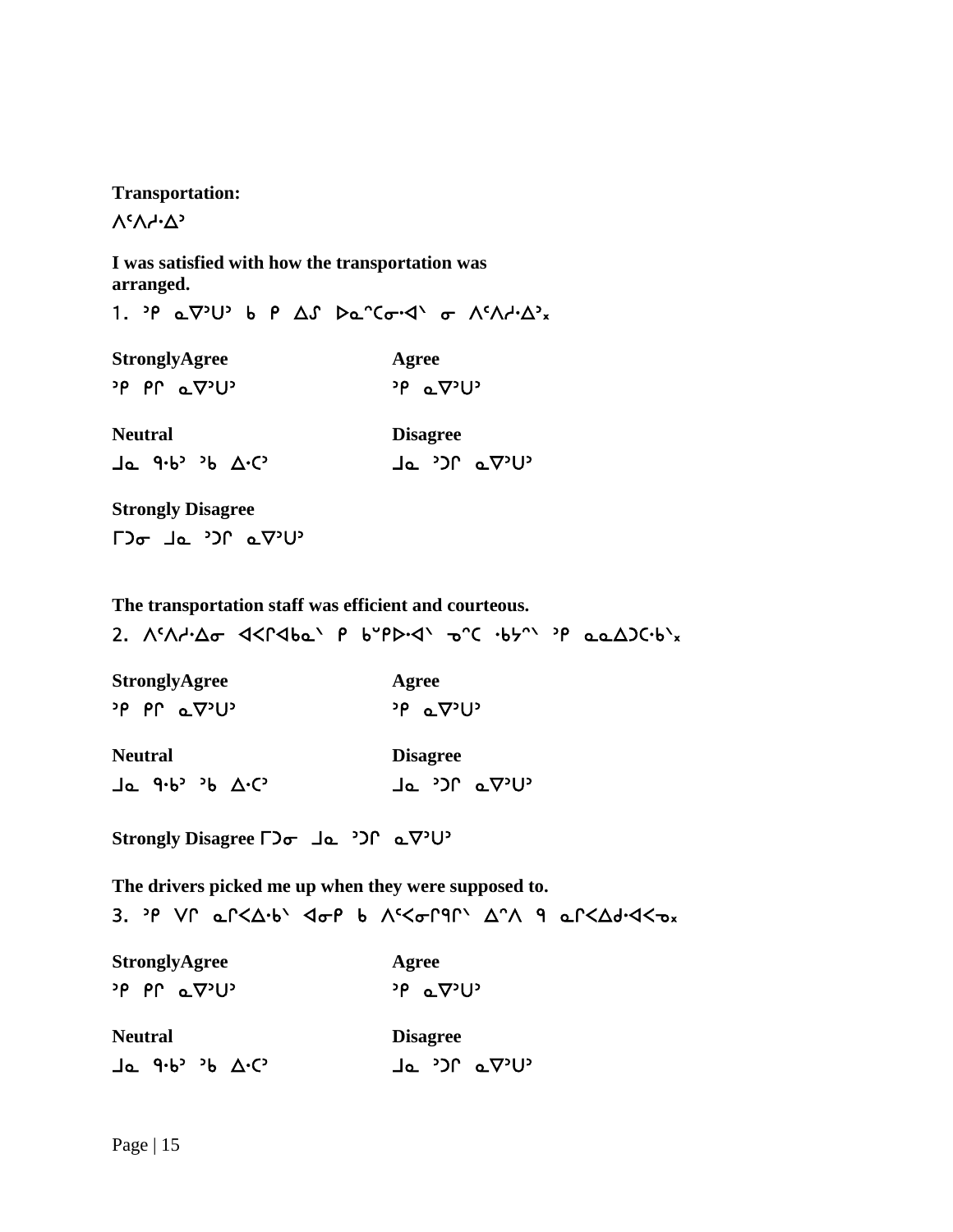**Strongly Disagree**   $\Gamma$ )  $\sigma$  de  $\Omega$ <sup>2</sup> de  $\nabla$ <sup>2</sup>

**The van/boat was easy to get into and out of.** 

4. PL $\leq \sigma^2$  o'c  $\Gamma L$ <sup>2</sup> P  $\cdot \nabla C$ <sup>2</sup>  $\nabla$   $> r$   $\cdot \nabla^2$  o'c  $\Delta$ <sup>o</sup> $\wedge$  b  $6\leq r$ <sup>2</sup> x

**StronglyAgree Agree**  $P \circ P \circ Q^2 U^3$  or  $P \circ Q^3 U^3$ 

**Neutral Disagree**  $J\sigma$   $J\sigma$   $J\sigma$   $J\sigma$   $J\sigma$   $J\sigma$   $J\sigma$   $J\sigma$   $J\sigma$   $J\sigma$   $J\sigma$   $J\sigma$ 

**Strongly Disagree**   $\Gamma$ ישי $\Gamma$  בי $\Gamma$  בי $\Gamma$ 

**The drivers helped me into and out of the van/boat when needed.** 

  $L\sigma^o$ x

| <b>StronglyAgree</b>              | Agree                |  |  |
|-----------------------------------|----------------------|--|--|
| <sup>∍</sup> PՐ ⊾⊽ <sup>∍</sup> U | י∪י⊽⊾ P <sup>נ</sup> |  |  |

| <b>Neutral</b> |  |  | <b>Disagree</b>            |  |  |              |
|----------------|--|--|----------------------------|--|--|--------------|
|                |  |  | Ja 9.6 <sup>3</sup> 36 A.C |  |  | י∪י⊽⊾ ∩כי ⊾L |

**Strongly Disagree**   $\Gamma$ ישי $\Gamma$  בי $\Gamma$  ביש

**Overall, how would you rate the transportation services? (Circle one)**   $\Gamma$ /· $\nabla$   $\Delta$ U9 Co 9  $\Delta$ S N<4bCL' b P <PNaLb· $\Delta$ }'  $\Lambda$ ' $\Lambda$ /· $\Delta$ '<sub>x</sub> V}'  $\Lambda$ d  $-4.4444x$ **Excellent Γ)<sub>σ</sub>** PΓ ·b<sup>ρ</sup> ·δγ <ΓΔ·b<sup>\</sup> Good <sup>3</sup>Ρ Γω)C·b<sup>\</sup>

Fair **αΔ**  $Δσd'$  **Poor 1α**  $·b5'$  <sup>2</sup>) $∩$ )C $b·Δ$ <sup>2</sup>